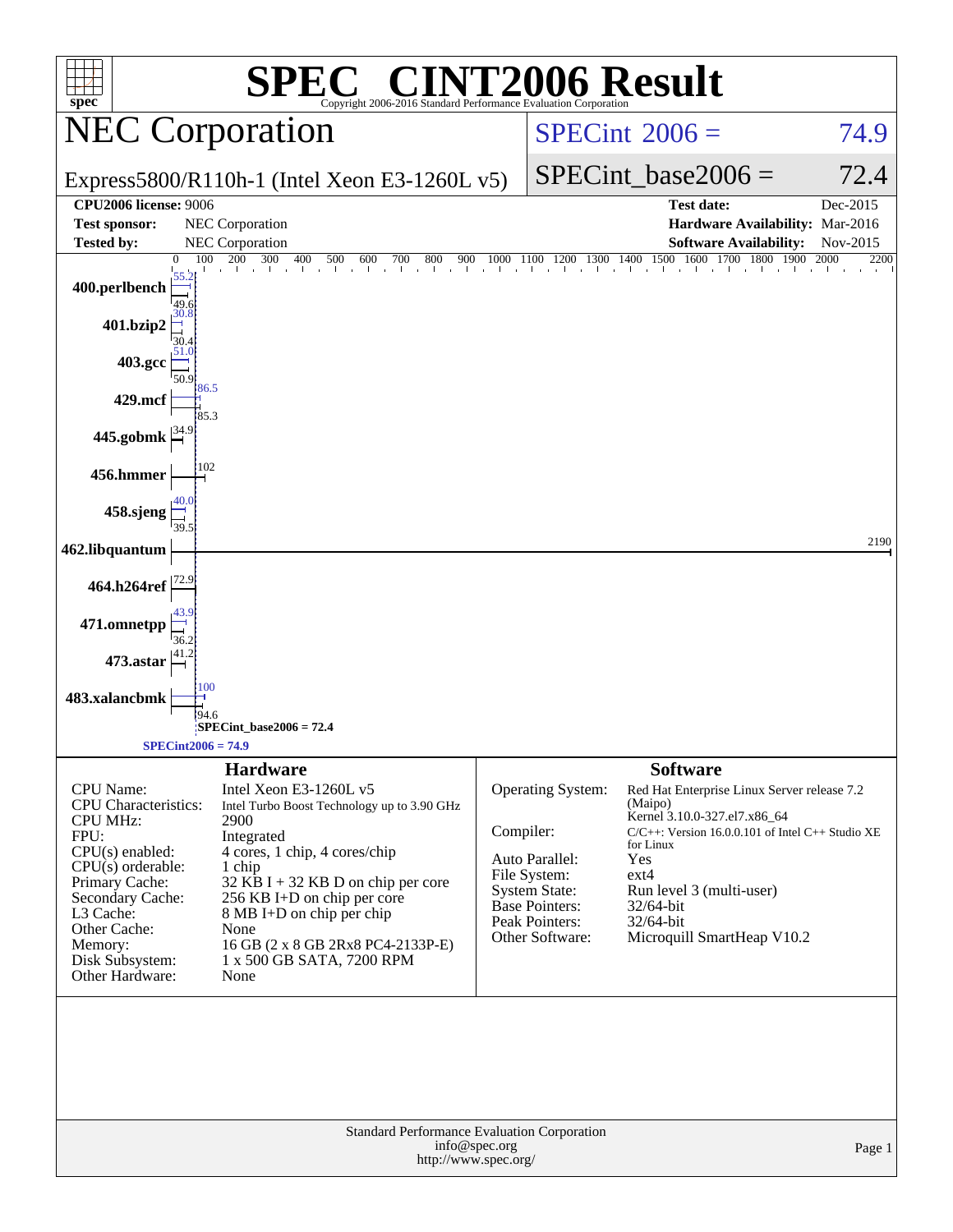

# **[SPEC CINT2006 Result](http://www.spec.org/auto/cpu2006/Docs/result-fields.html#SPECCINT2006Result)**

# NEC Corporation

#### $SPECint2006 = 74.9$  $SPECint2006 = 74.9$

Express5800/R110h-1 (Intel Xeon E3-1260L v5)

SPECint base2006 =  $72.4$ 

**[CPU2006 license:](http://www.spec.org/auto/cpu2006/Docs/result-fields.html#CPU2006license)** 9006 **[Test date:](http://www.spec.org/auto/cpu2006/Docs/result-fields.html#Testdate)** Dec-2015

**[Test sponsor:](http://www.spec.org/auto/cpu2006/Docs/result-fields.html#Testsponsor)** NEC Corporation **[Hardware Availability:](http://www.spec.org/auto/cpu2006/Docs/result-fields.html#HardwareAvailability)** Mar-2016 **[Tested by:](http://www.spec.org/auto/cpu2006/Docs/result-fields.html#Testedby)** NEC Corporation **[Software Availability:](http://www.spec.org/auto/cpu2006/Docs/result-fields.html#SoftwareAvailability)** Nov-2015

#### **[Results Table](http://www.spec.org/auto/cpu2006/Docs/result-fields.html#ResultsTable)**

|                    | <b>Base</b>                                                                                              |       |                |       |                |       | <b>Peak</b>    |              |                |              |                |              |  |
|--------------------|----------------------------------------------------------------------------------------------------------|-------|----------------|-------|----------------|-------|----------------|--------------|----------------|--------------|----------------|--------------|--|
| <b>Benchmark</b>   | <b>Seconds</b>                                                                                           | Ratio | <b>Seconds</b> | Ratio | <b>Seconds</b> | Ratio | <b>Seconds</b> | <b>Ratio</b> | <b>Seconds</b> | <b>Ratio</b> | <b>Seconds</b> | <b>Ratio</b> |  |
| $ 400$ .perlbench  | 196                                                                                                      | 49.8  | 197            | 49.6  | 198            | 49.4  | 177            | 55.1         | 177            | 55.2         | 177            | 55.2         |  |
| 401.bzip2          | 317                                                                                                      | 30.5  | 318            | 30.4  | 317            | 30.4  | 313            | 30.8         | 313            | 30.9         | 313            | 30.8         |  |
| $403.\mathrm{gcc}$ | 158                                                                                                      | 50.9  | 158            | 51.1  | 158            | 50.8  | 158            | 51.0         | 157            | 51.1         | 158            | 50.8         |  |
| $429$ .mcf         | 107                                                                                                      | 85.2  | 106            | 86.3  | 107            | 85.3  | 107            | 85.4         | 105            | 87.0         | <b>105</b>     | 86.5         |  |
| $445$ .gobmk       | <u>301</u>                                                                                               | 34.9  | 301            | 34.9  | 301            | 34.9  | <b>301</b>     | 34.9         | 301            | 34.9         | 301            | 34.9         |  |
| $456.$ hmmer       | 91.8                                                                                                     | 102   | 91.5           | 102   | 91.6           | 102   | 91.8           | 102          | 91.5           | 102          | 91.6           | 102          |  |
| $458$ .sjeng       | 307                                                                                                      | 39.4  | 307            | 39.5  | 307            | 39.5  | 302            | 40.0         | 302            | 40.0         | 303            | 40.0         |  |
| 462.libquantum     | 9.45                                                                                                     | 2190  | 9.44           | 2200  | 9.46           | 2190  | 9.45           | 2190         | 9.44           | 2200         | 9.46           | 2190         |  |
| 464.h264ref        | 303                                                                                                      | 72.9  | 303            | 72.9  | 303            | 73.1  | 303            | 72.9         | 303            | 72.9         | 303            | 73.1         |  |
| 471.omnetpp        | 173                                                                                                      | 36.2  | 175            | 35.8  | 172            | 36.4  | 142            | 44.1         | 142            | 43.9         | 143            | 43.8         |  |
| $473$ . astar      | 170                                                                                                      | 41.2  | 170            | 41.2  | 171            | 41.0  | 170            | 41.2         | <b>170</b>     | 41.2         | 171            | 41.0         |  |
| 483.xalancbmk      | 73.3                                                                                                     | 94.1  | 72.6           | 95.0  | 73.0           | 94.6  | 68.8           | <b>100</b>   | 68.7           | 100          | 69.0           | 100          |  |
|                    | Results appear in the order in which they were run. Bold underlined text indicates a median measurement. |       |                |       |                |       |                |              |                |              |                |              |  |

#### **[Submit Notes](http://www.spec.org/auto/cpu2006/Docs/result-fields.html#SubmitNotes)**

The config file option 'submit' was used.

#### **[Operating System Notes](http://www.spec.org/auto/cpu2006/Docs/result-fields.html#OperatingSystemNotes)**

Stack size set to unlimited using "ulimit -s unlimited"

#### **[Platform Notes](http://www.spec.org/auto/cpu2006/Docs/result-fields.html#PlatformNotes)**

 BIOS Settings: Power Management Policy: Custom Energy Performance: Performance Hyper-Threading: Disabled

#### **[General Notes](http://www.spec.org/auto/cpu2006/Docs/result-fields.html#GeneralNotes)**

Environment variables set by runspec before the start of the run: KMP\_AFFINITY = "granularity=fine,scatter" LD\_LIBRARY\_PATH = "/home/cpu2006/libs/32:/home/cpu2006/libs/64:/home/cpu2006/sh" OMP\_NUM\_THREADS = "4"

 Binaries compiled on a system with 1x Intel Core i5-4670K CPU + 32GB memory using RedHat EL 7.1 Transparent Huge Pages enabled with: echo always > /sys/kernel/mm/transparent\_hugepage/enabled

> Standard Performance Evaluation Corporation [info@spec.org](mailto:info@spec.org) <http://www.spec.org/>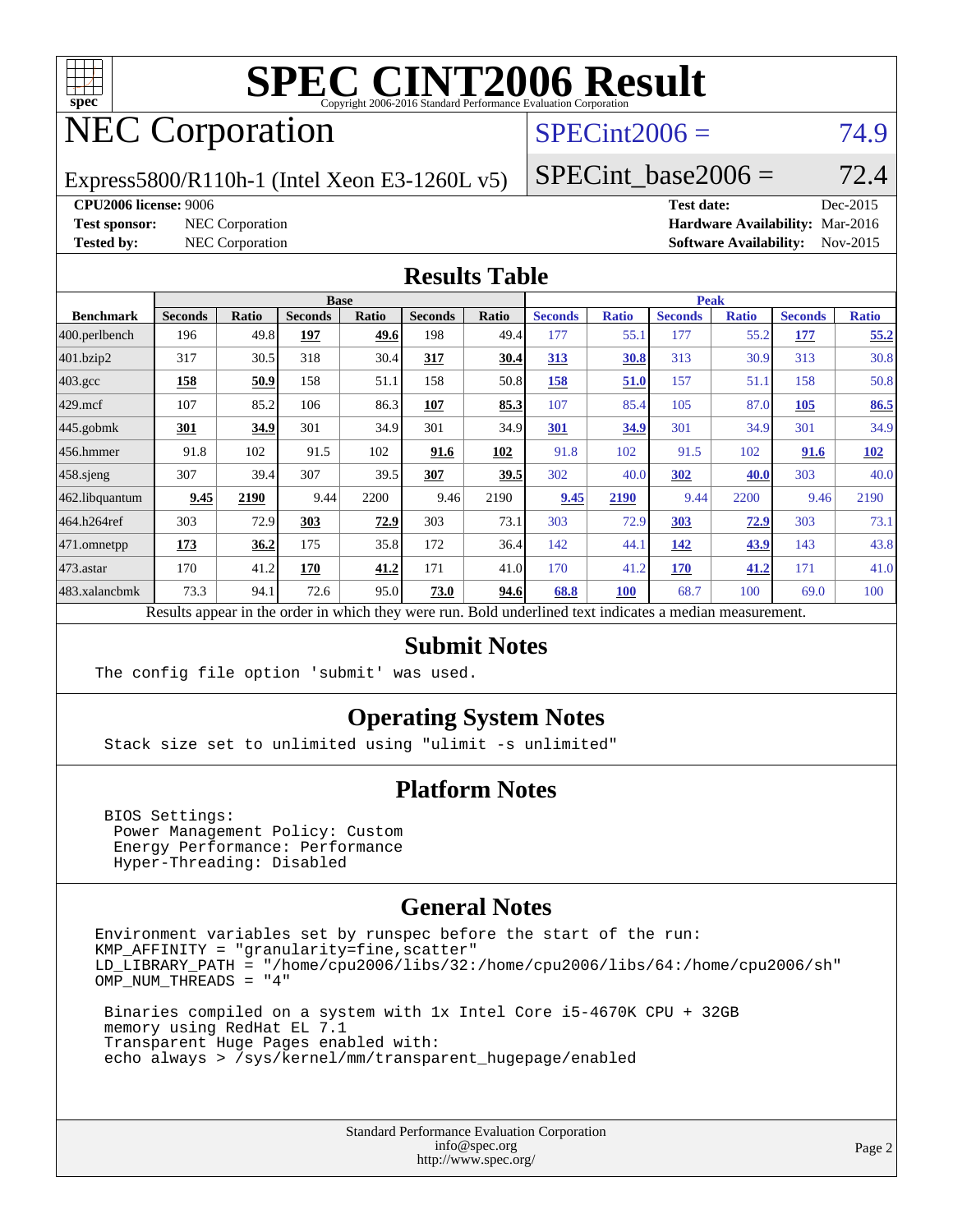

# **[SPEC CINT2006 Result](http://www.spec.org/auto/cpu2006/Docs/result-fields.html#SPECCINT2006Result)**

# NEC Corporation

 $SPECint2006 = 74.9$  $SPECint2006 = 74.9$ 

Express5800/R110h-1 (Intel Xeon E3-1260L v5)

**[Test sponsor:](http://www.spec.org/auto/cpu2006/Docs/result-fields.html#Testsponsor)** NEC Corporation **[Hardware Availability:](http://www.spec.org/auto/cpu2006/Docs/result-fields.html#HardwareAvailability)** Mar-2016

SPECint base2006 =  $72.4$ 

**[CPU2006 license:](http://www.spec.org/auto/cpu2006/Docs/result-fields.html#CPU2006license)** 9006 **[Test date:](http://www.spec.org/auto/cpu2006/Docs/result-fields.html#Testdate)** Dec-2015

## **[Tested by:](http://www.spec.org/auto/cpu2006/Docs/result-fields.html#Testedby)** NEC Corporation **[Software Availability:](http://www.spec.org/auto/cpu2006/Docs/result-fields.html#SoftwareAvailability)** Nov-2015

### **[Base Compiler Invocation](http://www.spec.org/auto/cpu2006/Docs/result-fields.html#BaseCompilerInvocation)**

[C benchmarks](http://www.spec.org/auto/cpu2006/Docs/result-fields.html#Cbenchmarks):  $\text{icc}$   $-\text{m64}$ 

[C++ benchmarks:](http://www.spec.org/auto/cpu2006/Docs/result-fields.html#CXXbenchmarks) [icpc -m64](http://www.spec.org/cpu2006/results/res2016q1/cpu2006-20160125-38811.flags.html#user_CXXbase_intel_icpc_64bit_fc66a5337ce925472a5c54ad6a0de310)

#### **[Base Portability Flags](http://www.spec.org/auto/cpu2006/Docs/result-fields.html#BasePortabilityFlags)**

 400.perlbench: [-DSPEC\\_CPU\\_LP64](http://www.spec.org/cpu2006/results/res2016q1/cpu2006-20160125-38811.flags.html#b400.perlbench_basePORTABILITY_DSPEC_CPU_LP64) [-DSPEC\\_CPU\\_LINUX\\_X64](http://www.spec.org/cpu2006/results/res2016q1/cpu2006-20160125-38811.flags.html#b400.perlbench_baseCPORTABILITY_DSPEC_CPU_LINUX_X64) 401.bzip2: [-DSPEC\\_CPU\\_LP64](http://www.spec.org/cpu2006/results/res2016q1/cpu2006-20160125-38811.flags.html#suite_basePORTABILITY401_bzip2_DSPEC_CPU_LP64) 403.gcc: [-DSPEC\\_CPU\\_LP64](http://www.spec.org/cpu2006/results/res2016q1/cpu2006-20160125-38811.flags.html#suite_basePORTABILITY403_gcc_DSPEC_CPU_LP64) 429.mcf: [-DSPEC\\_CPU\\_LP64](http://www.spec.org/cpu2006/results/res2016q1/cpu2006-20160125-38811.flags.html#suite_basePORTABILITY429_mcf_DSPEC_CPU_LP64) 445.gobmk: [-DSPEC\\_CPU\\_LP64](http://www.spec.org/cpu2006/results/res2016q1/cpu2006-20160125-38811.flags.html#suite_basePORTABILITY445_gobmk_DSPEC_CPU_LP64) 456.hmmer: [-DSPEC\\_CPU\\_LP64](http://www.spec.org/cpu2006/results/res2016q1/cpu2006-20160125-38811.flags.html#suite_basePORTABILITY456_hmmer_DSPEC_CPU_LP64) 458.sjeng: [-DSPEC\\_CPU\\_LP64](http://www.spec.org/cpu2006/results/res2016q1/cpu2006-20160125-38811.flags.html#suite_basePORTABILITY458_sjeng_DSPEC_CPU_LP64) 462.libquantum: [-DSPEC\\_CPU\\_LP64](http://www.spec.org/cpu2006/results/res2016q1/cpu2006-20160125-38811.flags.html#suite_basePORTABILITY462_libquantum_DSPEC_CPU_LP64) [-DSPEC\\_CPU\\_LINUX](http://www.spec.org/cpu2006/results/res2016q1/cpu2006-20160125-38811.flags.html#b462.libquantum_baseCPORTABILITY_DSPEC_CPU_LINUX) 464.h264ref: [-DSPEC\\_CPU\\_LP64](http://www.spec.org/cpu2006/results/res2016q1/cpu2006-20160125-38811.flags.html#suite_basePORTABILITY464_h264ref_DSPEC_CPU_LP64) 471.omnetpp: [-DSPEC\\_CPU\\_LP64](http://www.spec.org/cpu2006/results/res2016q1/cpu2006-20160125-38811.flags.html#suite_basePORTABILITY471_omnetpp_DSPEC_CPU_LP64) 473.astar: [-DSPEC\\_CPU\\_LP64](http://www.spec.org/cpu2006/results/res2016q1/cpu2006-20160125-38811.flags.html#suite_basePORTABILITY473_astar_DSPEC_CPU_LP64) 483.xalancbmk: [-DSPEC\\_CPU\\_LP64](http://www.spec.org/cpu2006/results/res2016q1/cpu2006-20160125-38811.flags.html#suite_basePORTABILITY483_xalancbmk_DSPEC_CPU_LP64) [-DSPEC\\_CPU\\_LINUX](http://www.spec.org/cpu2006/results/res2016q1/cpu2006-20160125-38811.flags.html#b483.xalancbmk_baseCXXPORTABILITY_DSPEC_CPU_LINUX)

#### **[Base Optimization Flags](http://www.spec.org/auto/cpu2006/Docs/result-fields.html#BaseOptimizationFlags)**

[C benchmarks](http://www.spec.org/auto/cpu2006/Docs/result-fields.html#Cbenchmarks):

[-xCORE-AVX2](http://www.spec.org/cpu2006/results/res2016q1/cpu2006-20160125-38811.flags.html#user_CCbase_f-xAVX2_5f5fc0cbe2c9f62c816d3e45806c70d7) [-ipo](http://www.spec.org/cpu2006/results/res2016q1/cpu2006-20160125-38811.flags.html#user_CCbase_f-ipo) [-O3](http://www.spec.org/cpu2006/results/res2016q1/cpu2006-20160125-38811.flags.html#user_CCbase_f-O3) [-no-prec-div](http://www.spec.org/cpu2006/results/res2016q1/cpu2006-20160125-38811.flags.html#user_CCbase_f-no-prec-div) [-parallel](http://www.spec.org/cpu2006/results/res2016q1/cpu2006-20160125-38811.flags.html#user_CCbase_f-parallel) [-opt-prefetch](http://www.spec.org/cpu2006/results/res2016q1/cpu2006-20160125-38811.flags.html#user_CCbase_f-opt-prefetch) [-auto-p32](http://www.spec.org/cpu2006/results/res2016q1/cpu2006-20160125-38811.flags.html#user_CCbase_f-auto-p32)

[C++ benchmarks:](http://www.spec.org/auto/cpu2006/Docs/result-fields.html#CXXbenchmarks)

[-xCORE-AVX2](http://www.spec.org/cpu2006/results/res2016q1/cpu2006-20160125-38811.flags.html#user_CXXbase_f-xAVX2_5f5fc0cbe2c9f62c816d3e45806c70d7) [-ipo](http://www.spec.org/cpu2006/results/res2016q1/cpu2006-20160125-38811.flags.html#user_CXXbase_f-ipo) [-O3](http://www.spec.org/cpu2006/results/res2016q1/cpu2006-20160125-38811.flags.html#user_CXXbase_f-O3) [-no-prec-div](http://www.spec.org/cpu2006/results/res2016q1/cpu2006-20160125-38811.flags.html#user_CXXbase_f-no-prec-div) [-opt-prefetch](http://www.spec.org/cpu2006/results/res2016q1/cpu2006-20160125-38811.flags.html#user_CXXbase_f-opt-prefetch) [-auto-p32](http://www.spec.org/cpu2006/results/res2016q1/cpu2006-20160125-38811.flags.html#user_CXXbase_f-auto-p32) [-Wl,-z,muldefs](http://www.spec.org/cpu2006/results/res2016q1/cpu2006-20160125-38811.flags.html#user_CXXbase_link_force_multiple1_74079c344b956b9658436fd1b6dd3a8a) [-L/sh -lsmartheap64](http://www.spec.org/cpu2006/results/res2016q1/cpu2006-20160125-38811.flags.html#user_CXXbase_SmartHeap64_ed4ef857ce90951921efb0d91eb88472)

#### **[Base Other Flags](http://www.spec.org/auto/cpu2006/Docs/result-fields.html#BaseOtherFlags)**

[C benchmarks](http://www.spec.org/auto/cpu2006/Docs/result-fields.html#Cbenchmarks):

403.gcc: [-Dalloca=\\_alloca](http://www.spec.org/cpu2006/results/res2016q1/cpu2006-20160125-38811.flags.html#b403.gcc_baseEXTRA_CFLAGS_Dalloca_be3056838c12de2578596ca5467af7f3)

## **[Peak Compiler Invocation](http://www.spec.org/auto/cpu2006/Docs/result-fields.html#PeakCompilerInvocation)**

[C benchmarks \(except as noted below\)](http://www.spec.org/auto/cpu2006/Docs/result-fields.html#Cbenchmarksexceptasnotedbelow):  $\text{icc}$  -m64

Continued on next page

Standard Performance Evaluation Corporation [info@spec.org](mailto:info@spec.org) <http://www.spec.org/>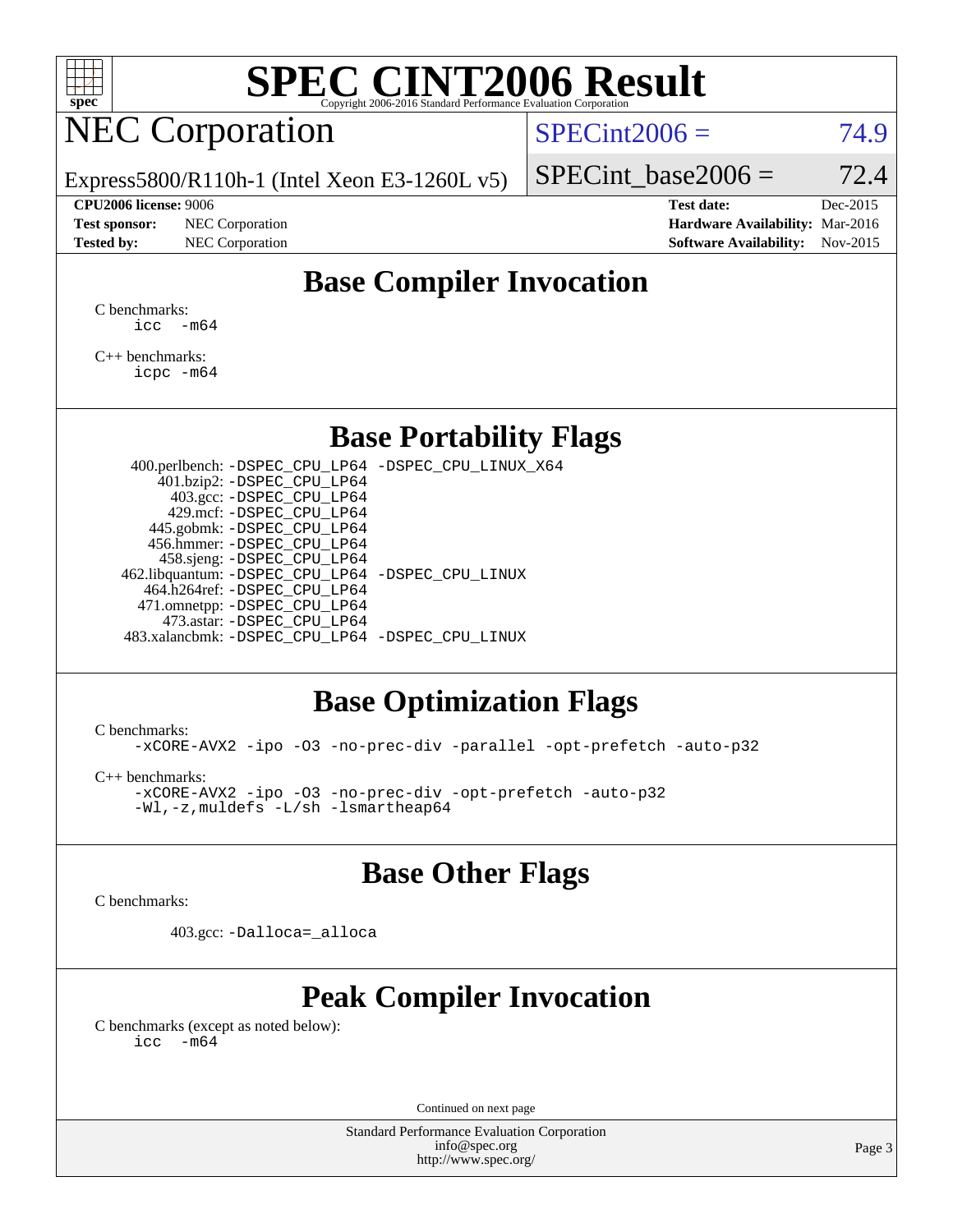

# **[SPEC CINT2006 Result](http://www.spec.org/auto/cpu2006/Docs/result-fields.html#SPECCINT2006Result)**

NEC Corporation

 $SPECint2006 = 74.9$  $SPECint2006 = 74.9$ 

Page 4

Express5800/R110h-1 (Intel Xeon E3-1260L v5)

SPECint base2006 =  $72.4$ 

**[CPU2006 license:](http://www.spec.org/auto/cpu2006/Docs/result-fields.html#CPU2006license)** 9006 **[Test date:](http://www.spec.org/auto/cpu2006/Docs/result-fields.html#Testdate)** Dec-2015 **[Test sponsor:](http://www.spec.org/auto/cpu2006/Docs/result-fields.html#Testsponsor)** NEC Corporation **NEC Corporation [Hardware Availability:](http://www.spec.org/auto/cpu2006/Docs/result-fields.html#HardwareAvailability)** Mar-2016 **[Tested by:](http://www.spec.org/auto/cpu2006/Docs/result-fields.html#Testedby)** NEC Corporation **NEC Corporation [Software Availability:](http://www.spec.org/auto/cpu2006/Docs/result-fields.html#SoftwareAvailability)** Nov-2015

# **[Peak Compiler Invocation \(Continued\)](http://www.spec.org/auto/cpu2006/Docs/result-fields.html#PeakCompilerInvocation)**

400.perlbench: [icc -m32 -L/opt/intel/compilers\\_and\\_libraries\\_2016/linux/compiler/lib/ia32\\_lin](http://www.spec.org/cpu2006/results/res2016q1/cpu2006-20160125-38811.flags.html#user_peakCCLD400_perlbench_intel_icc_e10256ba5924b668798078a321b0cb3f)

[C++ benchmarks \(except as noted below\):](http://www.spec.org/auto/cpu2006/Docs/result-fields.html#CXXbenchmarksexceptasnotedbelow)

[icpc -m32 -L/opt/intel/compilers\\_and\\_libraries\\_2016/linux/compiler/lib/ia32\\_lin](http://www.spec.org/cpu2006/results/res2016q1/cpu2006-20160125-38811.flags.html#user_CXXpeak_intel_icpc_b4f50a394bdb4597aa5879c16bc3f5c5)

473.astar: [icpc -m64](http://www.spec.org/cpu2006/results/res2016q1/cpu2006-20160125-38811.flags.html#user_peakCXXLD473_astar_intel_icpc_64bit_fc66a5337ce925472a5c54ad6a0de310)

### **[Peak Portability Flags](http://www.spec.org/auto/cpu2006/Docs/result-fields.html#PeakPortabilityFlags)**

 400.perlbench: [-D\\_FILE\\_OFFSET\\_BITS=64](http://www.spec.org/cpu2006/results/res2016q1/cpu2006-20160125-38811.flags.html#user_peakPORTABILITY400_perlbench_file_offset_bits_64_438cf9856305ebd76870a2c6dc2689ab) [-DSPEC\\_CPU\\_LINUX\\_IA32](http://www.spec.org/cpu2006/results/res2016q1/cpu2006-20160125-38811.flags.html#b400.perlbench_peakCPORTABILITY_DSPEC_CPU_LINUX_IA32) 401.bzip2: [-DSPEC\\_CPU\\_LP64](http://www.spec.org/cpu2006/results/res2016q1/cpu2006-20160125-38811.flags.html#suite_peakPORTABILITY401_bzip2_DSPEC_CPU_LP64) 403.gcc: [-DSPEC\\_CPU\\_LP64](http://www.spec.org/cpu2006/results/res2016q1/cpu2006-20160125-38811.flags.html#suite_peakPORTABILITY403_gcc_DSPEC_CPU_LP64) 429.mcf: [-DSPEC\\_CPU\\_LP64](http://www.spec.org/cpu2006/results/res2016q1/cpu2006-20160125-38811.flags.html#suite_peakPORTABILITY429_mcf_DSPEC_CPU_LP64) 445.gobmk: [-DSPEC\\_CPU\\_LP64](http://www.spec.org/cpu2006/results/res2016q1/cpu2006-20160125-38811.flags.html#suite_peakPORTABILITY445_gobmk_DSPEC_CPU_LP64) 456.hmmer: [-DSPEC\\_CPU\\_LP64](http://www.spec.org/cpu2006/results/res2016q1/cpu2006-20160125-38811.flags.html#suite_peakPORTABILITY456_hmmer_DSPEC_CPU_LP64) 458.sjeng: [-DSPEC\\_CPU\\_LP64](http://www.spec.org/cpu2006/results/res2016q1/cpu2006-20160125-38811.flags.html#suite_peakPORTABILITY458_sjeng_DSPEC_CPU_LP64) 462.libquantum: [-DSPEC\\_CPU\\_LP64](http://www.spec.org/cpu2006/results/res2016q1/cpu2006-20160125-38811.flags.html#suite_peakPORTABILITY462_libquantum_DSPEC_CPU_LP64) [-DSPEC\\_CPU\\_LINUX](http://www.spec.org/cpu2006/results/res2016q1/cpu2006-20160125-38811.flags.html#b462.libquantum_peakCPORTABILITY_DSPEC_CPU_LINUX) 464.h264ref: [-DSPEC\\_CPU\\_LP64](http://www.spec.org/cpu2006/results/res2016q1/cpu2006-20160125-38811.flags.html#suite_peakPORTABILITY464_h264ref_DSPEC_CPU_LP64) 471.omnetpp: [-D\\_FILE\\_OFFSET\\_BITS=64](http://www.spec.org/cpu2006/results/res2016q1/cpu2006-20160125-38811.flags.html#user_peakPORTABILITY471_omnetpp_file_offset_bits_64_438cf9856305ebd76870a2c6dc2689ab) 473.astar: [-DSPEC\\_CPU\\_LP64](http://www.spec.org/cpu2006/results/res2016q1/cpu2006-20160125-38811.flags.html#suite_peakPORTABILITY473_astar_DSPEC_CPU_LP64) 483.xalancbmk: [-D\\_FILE\\_OFFSET\\_BITS=64](http://www.spec.org/cpu2006/results/res2016q1/cpu2006-20160125-38811.flags.html#user_peakPORTABILITY483_xalancbmk_file_offset_bits_64_438cf9856305ebd76870a2c6dc2689ab) [-DSPEC\\_CPU\\_LINUX](http://www.spec.org/cpu2006/results/res2016q1/cpu2006-20160125-38811.flags.html#b483.xalancbmk_peakCXXPORTABILITY_DSPEC_CPU_LINUX)

## **[Peak Optimization Flags](http://www.spec.org/auto/cpu2006/Docs/result-fields.html#PeakOptimizationFlags)**

[info@spec.org](mailto:info@spec.org) <http://www.spec.org/>

```
Standard Performance Evaluation Corporation
C benchmarks: 
     400.perlbench: -xCORE-AVX2(pass 2) -prof-gen:threadsafe(pass 1)
                 -i\text{po}(pass 2) -\overline{0}3(pass 2)-no-prec-div(pass 2)
                 -par-num-threads=1(pass 1) -prof-use(pass 2) -opt-prefetch
                 -ansi-alias
        401.bzip2: -xCORE-AVX2(pass 2) -prof-gen:threadsafe(pass 1)
                 -ipo(pass 2) -O3(pass 2) -no-prec-div
                 -par-num-threads=1(pass 1) -prof-use(pass 2) -auto-ilp32
                 -opt-prefetch -ansi-alias
          403.gcc: -xCORE-AVX2 -ipo -O3 -no-prec-div -inline-calloc
                 -opt-malloc-options=3 -auto-ilp32
          429.mcf: -xCORE-AVX2 -ipo -O3 -no-prec-div -parallel
                 -opt-prefetch -auto-p32
       445.gobmk: basepeak = yes
       456.hmmer: basepeak = yes
                                         Continued on next page
```